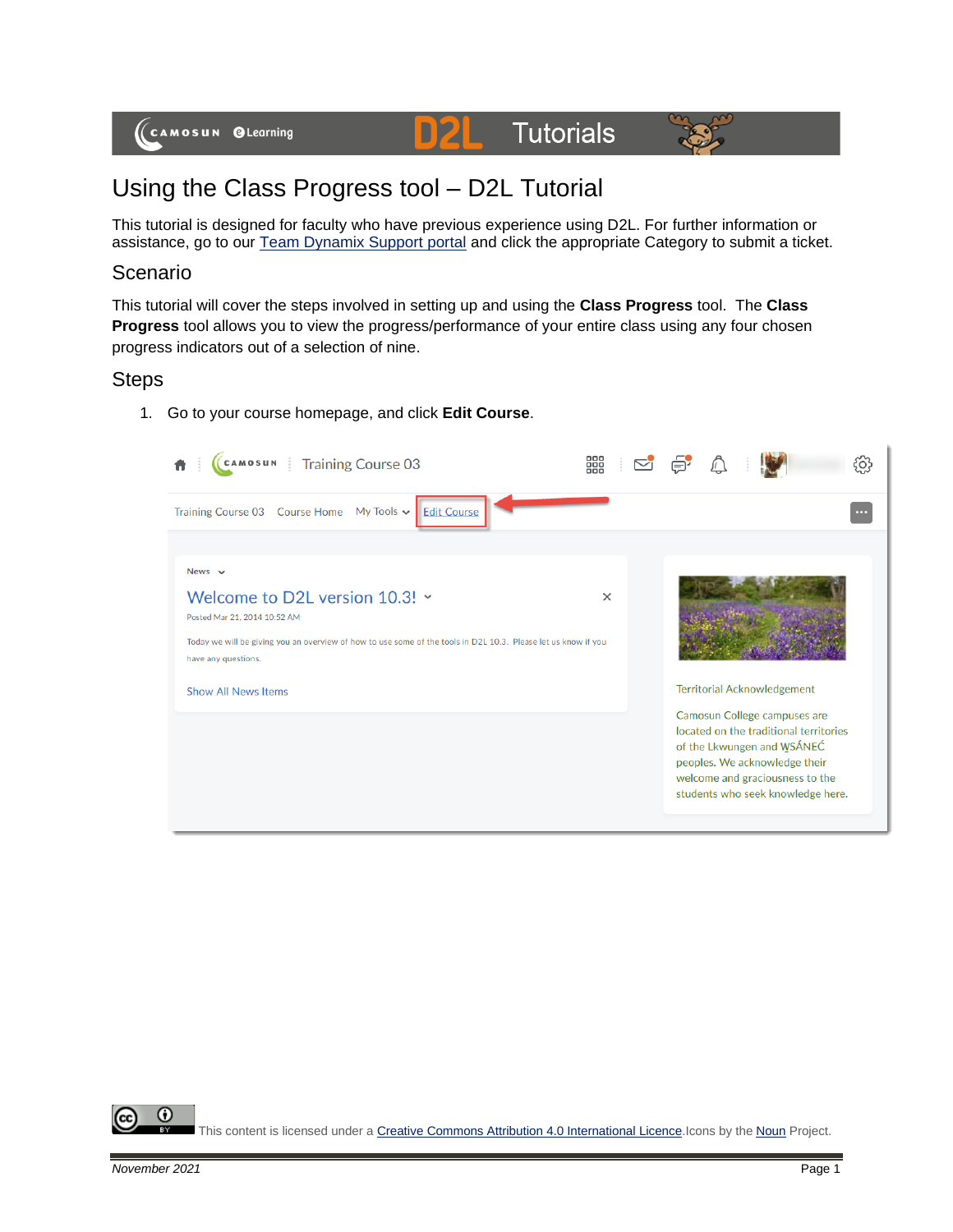#### 2. Click **Class Progress**.

| Training Course 03 Course Home My Tools ↓ Edit Course |                                     |                                   |  |  |  |  |
|-------------------------------------------------------|-------------------------------------|-----------------------------------|--|--|--|--|
| <b>Course Administration</b>                          |                                     |                                   |  |  |  |  |
| Category<br><b>Name</b>                               |                                     |                                   |  |  |  |  |
| <b>Site Setup</b>                                     |                                     |                                   |  |  |  |  |
| <b>Course Offering Information</b>                    | <b>企</b> Homepages                  | <b>@</b> Navigation & Themes      |  |  |  |  |
| <b>■</b> Widgets                                      |                                     |                                   |  |  |  |  |
| <b>Site Resources</b>                                 |                                     |                                   |  |  |  |  |
| <b>图 Book Management</b>                              | Calendar<br>÷                       | <b>III</b> Content                |  |  |  |  |
| <b>Course Builder</b>                                 | External Learning ools              | <b>Frequently Asked Questions</b> |  |  |  |  |
| Glossary<br>BO                                        | <b>全</b> Import / Export Copy       |                                   |  |  |  |  |
|                                                       | Components<br><b>R</b> Manage Dates |                                   |  |  |  |  |
| Manage Files                                          |                                     |                                   |  |  |  |  |
|                                                       | Learner Management                  |                                   |  |  |  |  |
| Attendance                                            | Class Progress                      | $E$ Classlist                     |  |  |  |  |
| Groups<br>₩                                           |                                     |                                   |  |  |  |  |
| Assessment                                            |                                     |                                   |  |  |  |  |
| <b>Checklists</b><br>目                                | Competencies                        | <b>Dropbox</b>                    |  |  |  |  |
| <b>V</b> Grades                                       | Quizzes<br>P                        | <b>Rubrics</b>                    |  |  |  |  |

3. There are nine progress indicators you can check from this tool (Content, Objectives, Login History, Grades Performance, Checklist Completion, Discussion Participation, Dropbox Performance, Quiz Performance, and Survey Completion), and you will be able to see the progress of four of these indicators at one time in the table on the Class Progress page. To change which four tools you see, click **Settings**.

| <b>Training Course 03</b>                 | Course Home My Tools v Edit Course |                 |                       |                                    |                                 |
|-------------------------------------------|------------------------------------|-----------------|-----------------------|------------------------------------|---------------------------------|
| <b>Class Progress</b>                     |                                    |                 |                       | $\Theta$ Help<br><b>D</b> Settings | ₽<br>Search users               |
| Filter to: All Users =                    |                                    |                 |                       |                                    |                                 |
|                                           |                                    |                 |                       |                                    | Use agents to automate feedback |
| Name $\triangle$                          | Content                            |                 | Objectives            | Logins                             | Grades                          |
| Student, Training01<br>training.student01 | 0%                                 | Visited: 0 / 17 | No objectives         | No logins                          | n La Billia de La               |
| Student, Training02<br>training.student02 | 0%                                 | Visited: 0 / 17 | No objectives         | No logins                          | ۰                               |
| Student, Training03<br>training.student03 | 0%                                 | Visited: 0 / 17 | No objectives         | No logins                          |                                 |
| Student, Training04<br>training.student04 | 0%                                 | Visited: 0 / 17 | No objectives         | No logins                          | n.                              |
|                                           |                                    | ∢               | $/1$ ><br>10 per page | $\checkmark$                       |                                 |

This content is licensed under [a Creative Commons Attribution 4.0 International Licence.I](https://creativecommons.org/licenses/by/4.0/)cons by the [Noun](https://creativecommons.org/website-icons/) Project.

 $\odot$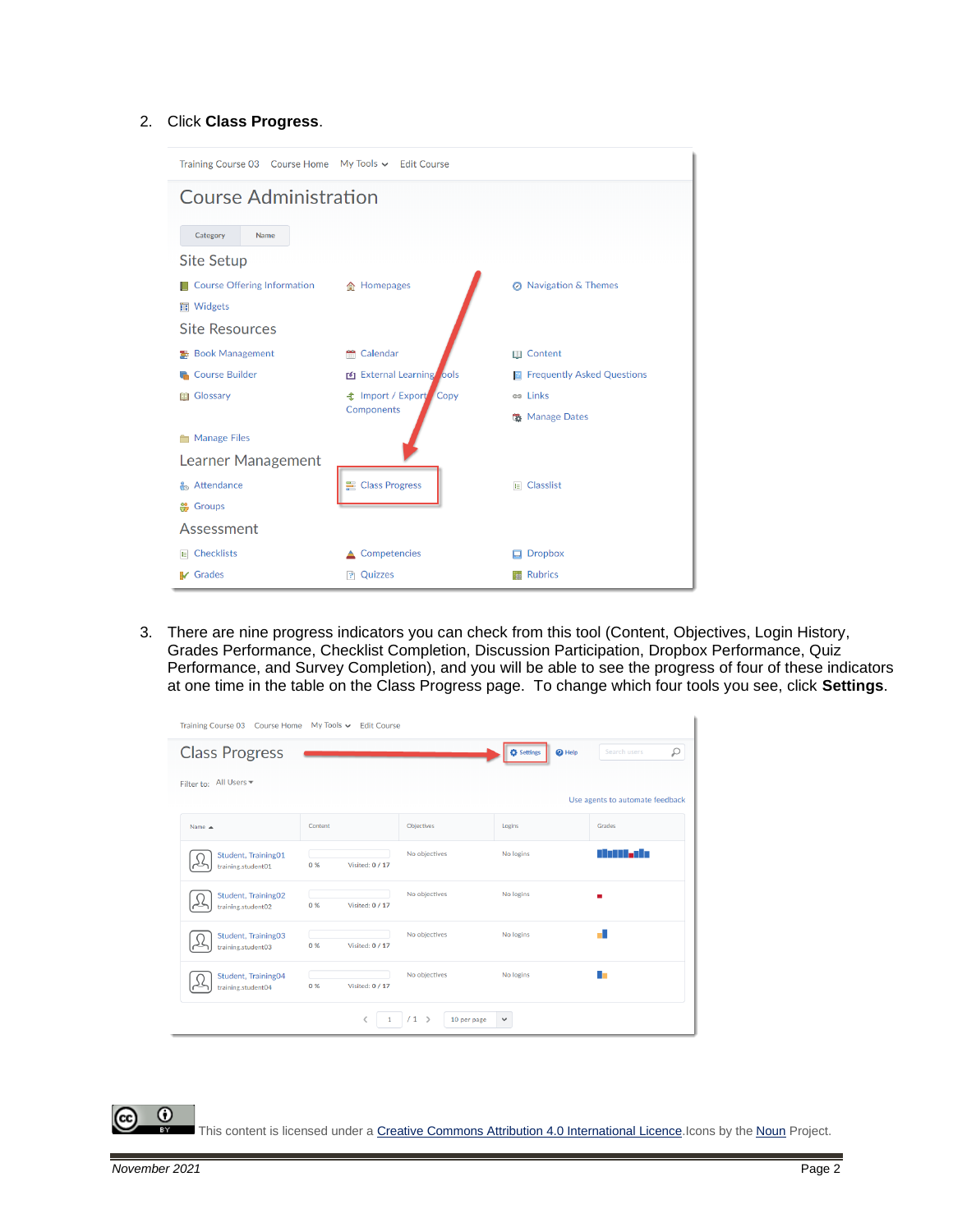4. To change the **Indicators Displayed**, click on the drop-down menu (down arrow) next to the Indicator you wish to change and select **Replace**.

| My Tools $\vee$<br>Training Course 03 Course Home<br><b>Edit Course</b> |                                                                                                                                                                                                                                                                    |  |  |  |  |
|-------------------------------------------------------------------------|--------------------------------------------------------------------------------------------------------------------------------------------------------------------------------------------------------------------------------------------------------------------|--|--|--|--|
| Settings                                                                |                                                                                                                                                                                                                                                                    |  |  |  |  |
| <b>Indicators Displayed</b>                                             | Select the indicators to display in the Class Progress dashboard in the order from left to right.                                                                                                                                                                  |  |  |  |  |
| 1.<br>77 %<br>Visited: 54 / 70                                          | Content Completion Summary v<br>The Content Completion Summary indicator is plays the learner's progression<br>through the course content.                                                                                                                         |  |  |  |  |
| 2.<br>Completed: 5/8                                                    | Objectives Completion Summary<br>The Objectives Completion Summ<br>each student's<br>M<br>ve up<br>progression through the assigned                                                                                                                                |  |  |  |  |
| that John John John<br>3.<br>Logins: 104                                | <b>Le</b> down<br>M<br>Login History (Last 30 days)<br>The Login History indicator displat<br>to the system for<br>Replace<br>the last 30 days.                                                                                                                    |  |  |  |  |
| 4.<br>81%                                                               | Grades Performance Summary v<br>The Grades Performance Summary indicator presents the current final grade<br>for the student, as well as a visualization of the scores of the last 15 items.<br>Hovering over each bar provides additional details for the grades. |  |  |  |  |
| <b>Save and Close</b><br>Cancel                                         |                                                                                                                                                                                                                                                                    |  |  |  |  |

5. In the pop-up box that opens, click on the **Indicator** you wish to see. The pop-up box will close, and the original indicator will be replaced with the one you chose.



0 This content is licensed under [a Creative Commons Attribution 4.0 International Licence.I](https://creativecommons.org/licenses/by/4.0/)cons by the [Noun](https://creativecommons.org/website-icons/) Project.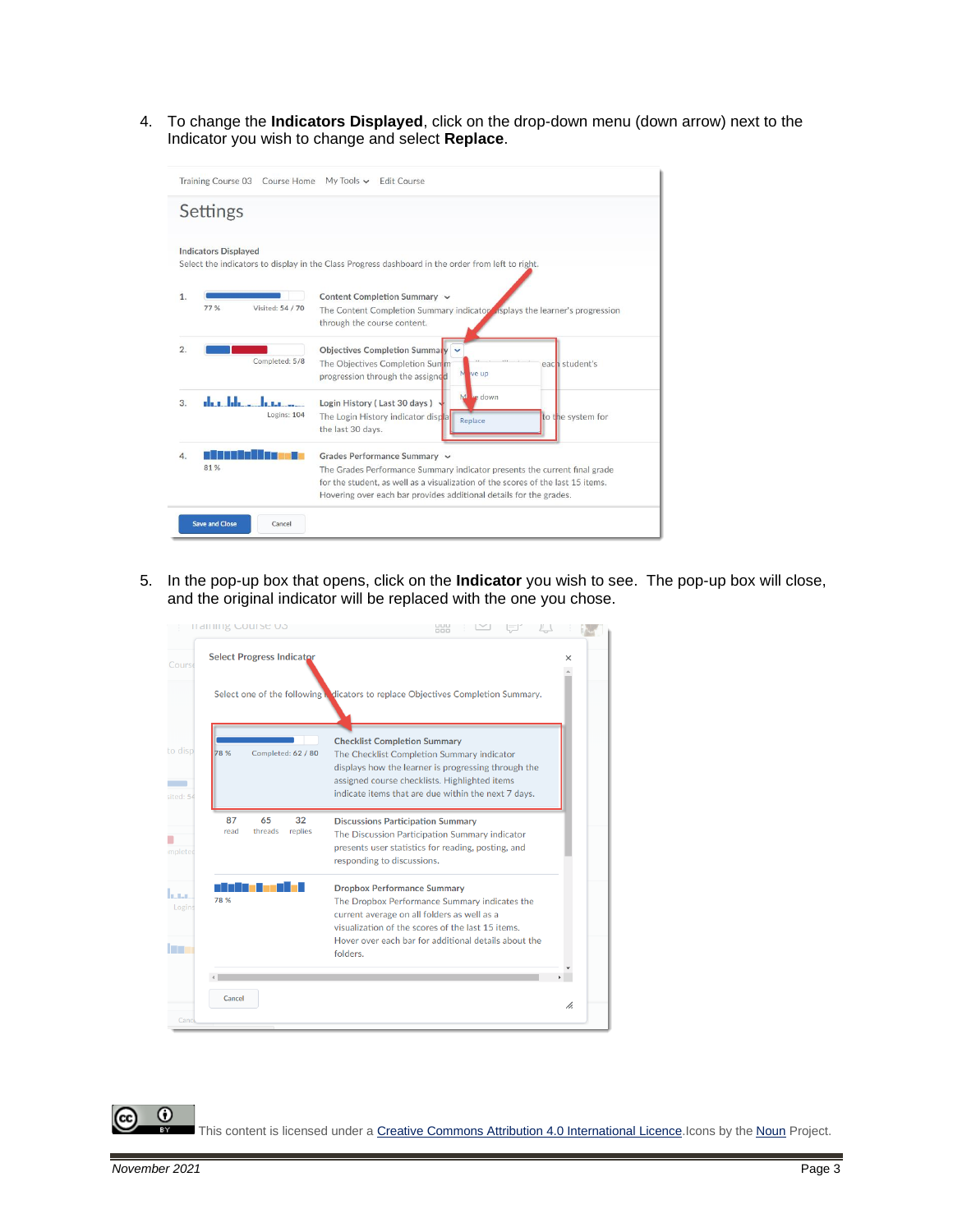### 6. Click **Save and Close**.

| My Tools $\sim$ Edit Course<br>Training Course 03 Course Home                                                                    |                                                                                                                                                                                                                                               |  |  |  |  |
|----------------------------------------------------------------------------------------------------------------------------------|-----------------------------------------------------------------------------------------------------------------------------------------------------------------------------------------------------------------------------------------------|--|--|--|--|
| <b>Settings</b>                                                                                                                  |                                                                                                                                                                                                                                               |  |  |  |  |
| <b>Indicators Displayed</b><br>Select the indicators to display in the Class Progress dashboard in the order from left to right. |                                                                                                                                                                                                                                               |  |  |  |  |
| 1.<br>77 %<br>Visited: 54 / 70                                                                                                   | Content Completion Summary ~<br>The Content Completion Summary indicator displays the learner's progression<br>through the course content.                                                                                                    |  |  |  |  |
| 2.<br>78 %<br>Completed: 62 / 80                                                                                                 | Checklist Completion Summary $\sim$<br>The Checklist Completion Summary indicator displays how the learner is<br>progressing through the assigned course checklists. Highlighted items indicate<br>items that are due within the next 7 days. |  |  |  |  |
| dan Jakar<br>3 <sub>1</sub><br>Logins <sup>1</sup> <sub>104</sub><br>Item: Sample Grade Item<br>Score: 98 / 100                  | Login History (Last 30 days) $\sim$<br>The Login History indicator displays the number of logins to the system for<br>the last 30 days.                                                                                                       |  |  |  |  |
| 4.<br>81%                                                                                                                        | Grades Performance Summary ~<br>The Grades Performance Summary indicator presents the current final grade                                                                                                                                     |  |  |  |  |
| <b>Save and Close</b><br>Cancel                                                                                                  | $\times$<br>Replaced Objectives Completion Summary with<br><b>Checklist Completion Summary</b>                                                                                                                                                |  |  |  |  |

7. You can see more about a specific indicator in the table by hovering your mouse over it, or by clicking on it (which will open the User Progress tool).

| <b>Class Progress</b>                     |                              |                                    | <b>D</b> Settings | Search users<br>$\odot$ Help           |
|-------------------------------------------|------------------------------|------------------------------------|-------------------|----------------------------------------|
| Filter to: All Users v                    |                              |                                    |                   |                                        |
|                                           |                              |                                    |                   | Use agents to automate feedback        |
| Name $\triangle$                          | Content                      | Checklist                          | Logins            | Item: Presentation 2<br>Score: 20 / 20 |
| Student, Training01<br>training.student01 | Visited: 0 / 17<br>0%        | Completed: 0 / 3<br>0%             | No logins         |                                        |
| Student, Training02<br>training.student02 | 0%<br><b>Visited: 0 / 17</b> | 0%<br>Completed: 0 / 3             | No logins         | m                                      |
| Student, Training03<br>training.student03 | 0%<br>Visited: 0 / 17        | 0%<br>Completed: 0 / 3             | No logins         |                                        |
| Student, Training04<br>training.student04 | 0 %<br>Visited: 0 / 17       | 0%<br>Completed: 0 / 3             | No logins         |                                        |
|                                           | ८                            | /1<br>$\rightarrow$<br>10 per page | $\checkmark$      |                                        |

This content is licensed under [a Creative Commons Attribution 4.0 International Licence.I](https://creativecommons.org/licenses/by/4.0/)cons by the [Noun](https://creativecommons.org/website-icons/) Project.

 $\overline{\odot}$ 

(cc